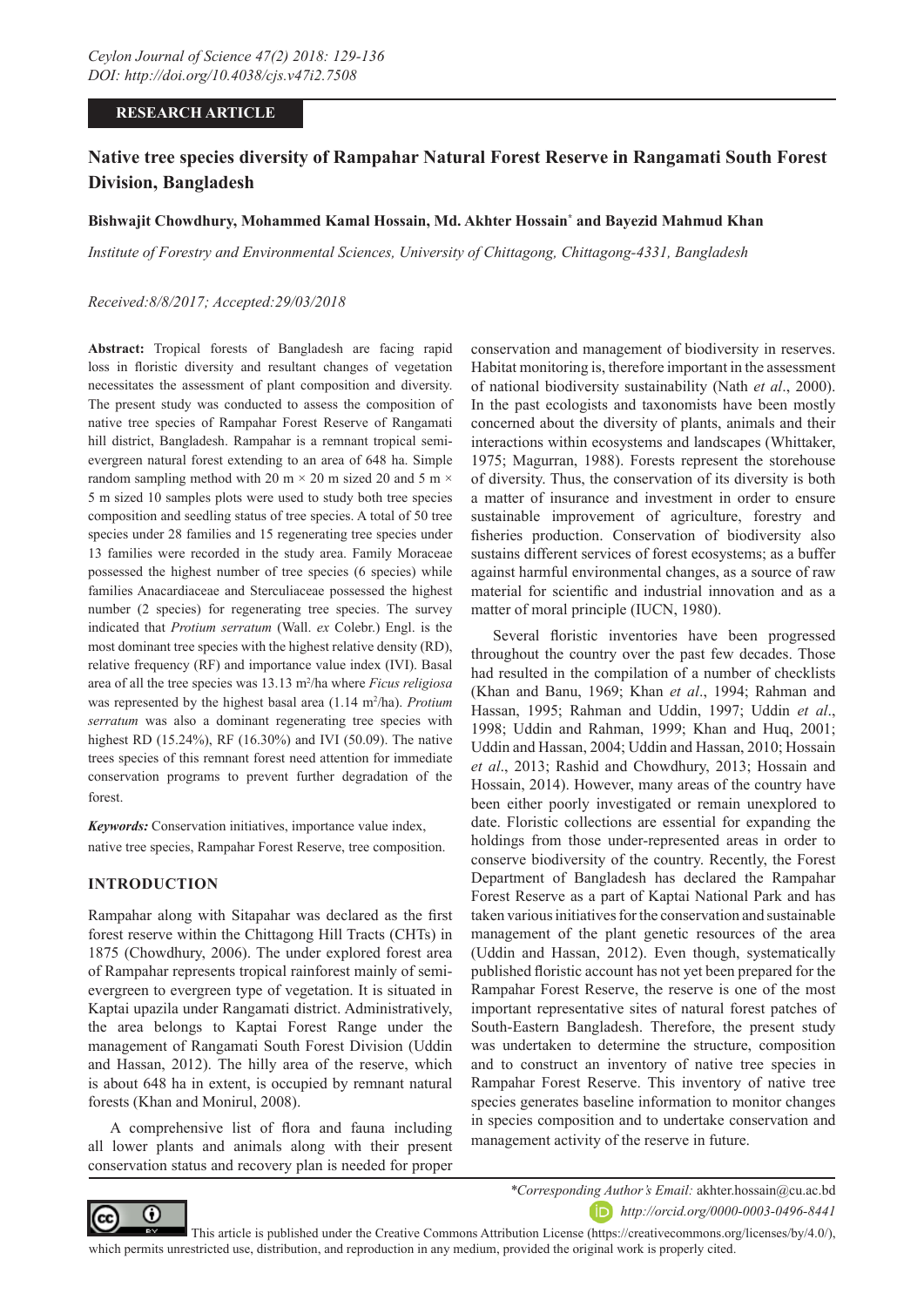#### **MATERIALS AND METHODS**

The study was conducted in the remnant natural forest of Rampahar, Kaptai under Rangamati South Forest Division, Bangladesh. It lies approximately at the intersection of  $92^013$ <sup>'</sup>E and  $22^032$ <sup>'</sup>N and is about 60 km away from Chittagong City (Chowdhury, 2006). The area of Rampahar block is about 648 ha extending from east to west. The altitude of valley bottoms ranges from 30 to 90 meters above the sea level and maximum elevation is about 500 m (Uddin and Hassan, 2012; Rashid and Chowdhury, 2013). The reserve is located within a mixed evergreen forest biographic zone and numerous streams flow through it (Khan and Monirul, 2008). The perennial springs as well as the river Karnaphuli are the sources of water supply in the reserve during the winter. On the other hand, due to the abundance of rainfall, there is no dearth of water for vegetation during the rainy season which is incidentally the growing season of the plants. Rampahar Forest Reserve is bounded by degraded hills with a tribal settlement on the West and the river Karnaphuli on the South. *Tectona grandis* plantation of Chitmarom Forest Beat lies on the East and North which is being separated by a channel known as '*Baluchhara*'. Geologically, the area belongs to the Pliocene and Miocene epoch of the tertiary period. The area is irregularly rugged and consists of a series of ridges and valleys running from north to south.

Soil is mainly yellowish-brown to reddish-brown loams which grade into broken shale or sandstone at a depth of 30 - 120 cm. The valley soil is mainly acid loams and clays subject to seasonal flooding (Chowdhury, 1970). The humus composition is high but its degree of accumulation varies from place to place depending on topography. Usually more deposition is found on flat land and on the bed of channel and less on the undulating hills (Uddin and Hassan, 2012). The average temperature of the study area ranges from 19.9 °C to 28.3 °C, while the average annual rain fall is about 2900 mm and average annual relative humidity is about 78 %. The climate of this region is characterized by mainly three distinct seasons: a hot, humid summer from

March to June; a cool, rainy monsoon season from June to October, and a cool, dry winter from October to March (Uddin *et al*., 1998).

The natural forest type of Kaptai forest reserve is semievergreen comprising of both evergreen and deciduous plants. *Anogeissus acuminata*, *Aphanamixis polystachya, Artocarpus chama*, *Dipterocarpus turbinatus, Garcinia cowa* and *Protium serratum* are some of the commonly occurring evergreen plants in the natural forest. Besides, *Alstonia scholaris*, *Bischofia javanica*, *Bombax ceiba*, *Dillenia pentagyna*, *Erythrina variegata*, *Firmiana colorata* and *Lagerstroemia speciosa* are some of the deciduous plants that occur frequently in the area.

The study area was visited prior to the field work in 2009, to have a general idea of the site, topography, accessibility and species composition. A complete stratified random quadrat sampling method was adapted for this study. Through reconnaissance survey the forest area was stratified into three habitats, e.g. valley, mid slope and ridge. In each habitat, 20 sample plots  $(20 \text{ m} \times 20 \text{ m})$  were laid for the assessment of tree species composition and 10 sample plots  $(5 \text{ m} \times 5 \text{ m})$  were laid for the assessment of seedlings. Regenerated trees having  $\leq 2$  cm diameter at breast height (DBH) was considered as seedlings. In the regeneration plots the name and number of seedlings were recorded. The optimum quadrat size (20 m  $\times$  20 m) was determined by applying a species area curve as described by Sharma (1979) and Gareth (1991). Within each plot the name and number of all tree species were recorded. DBH of all trees greater than or equal to 5 cm and total height were measured using diameter tape (made in Germany) and Spiegel Relascope (made in Austria) respectively. The common tree species were identified directly in the field, while the fertile samples of the unknown tree species were collected for the preparation of herbarium specimens. The collected specimens were identified and species names were checked following Prain (1903), Heinig (1925), Raizada (1941), Sinclair (1956), Siddiqui *et al*. (2007), Ahmed *et al*. (2008) and with the help of taxonomists

**Table 1:** The list of equations used for calculating phytosociological characters of the vegetation.

| Phytosociological attributes                      | Formula                                | <b>Equation no</b> | <b>References</b>                                    |
|---------------------------------------------------|----------------------------------------|--------------------|------------------------------------------------------|
| Density $(D)$                                     | $D=\frac{a}{b}$                        | 1                  | Shukla and Chandel (2000)                            |
| Relative density (RD)                             | $RD = - \times 100$                    | $\overline{2}$     | Dallmeier et al. (1992), Misra (1968)                |
| Frequency $(F)$                                   | $F = -$                                | 3                  | Shukla and Chandel (2000), Elzinga et al.<br>(1998)  |
| Relative frequency (RF)                           | $RF = \frac{F_i}{\sum_{i=1}^{S}(F_i)}$ | $\overline{4}$     | Dallmeier et al. (1992), Misra (1968)                |
| Abundance $(A)$                                   | $A = \frac{1}{2}$                      | 5                  | Shukla and Chandel (2000)                            |
| Relative abundance (RA)                           | $RA = \frac{A_i}{\nabla^S - \ell A}$   | 6                  | Shukla and Chandel (2000)                            |
| Importance Value Index (IVI) $IVI = RD + RF + RA$ |                                        | 7                  | Shukla and Chandel (2000), Dallmeier et al<br>(1992) |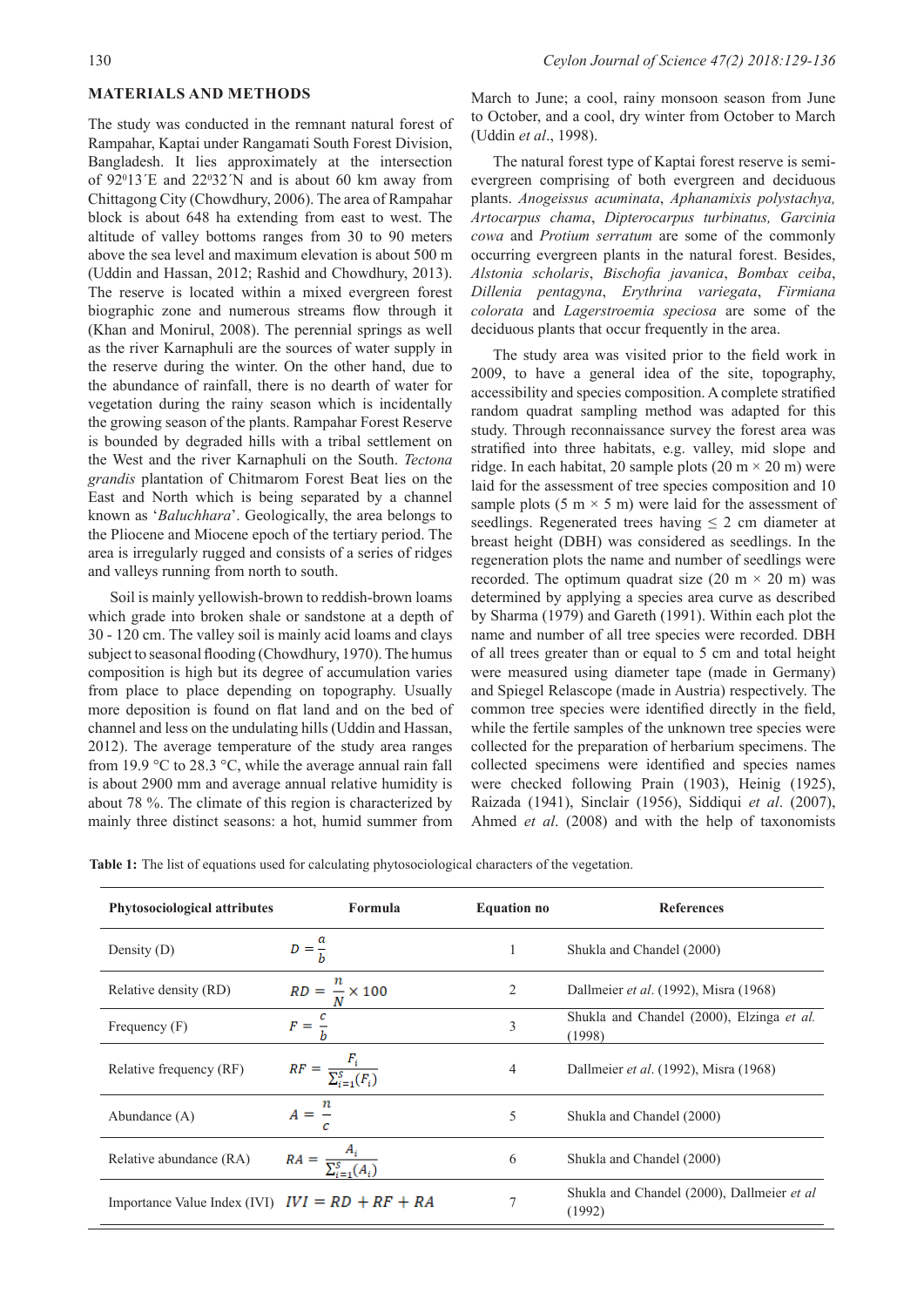### *Bishwajit Chowdhury et al.* 131

from the Institute of Forestry and Environmental Sciences, University of Chittagong (IFESCU) and the Bangladesh Forest Research Institute (BFRI). The field data were compiled and analyzed for density, relative density (RD  $%$ , frequency, relative frequency (RF  $%$ ), abundance, relative abundance (RA %) and Importance Value Index (IVI) according to Moore and Chapman (1986), Shukla and Chandel (1980) and Dallmeier *et al*. (1992). The basal area of individual tree was calculated according to Chaturvedi and Khanna (1982). The equations (Eqn. no. 1-7) used for calculation are listed in Table 1. Microsoft Excel and R software packages were used for data compilation and analysis.

#### **RESULTS**

#### **Floristic composition**

The study recorded a total of 50 tree species belonging to 28 families in Rampahar Forest Reserve. Among the families, Moraceae possessed the highest (6 species) number of species followed by Euphorbiaceae (5 species) and Meliaceae (4 species). Families Combretaceae, Fabaceae, and Verbenaceae possessed 3 species each while Anacardiaceae, Dilleniaceae, Lythraceae, Rubiaceae and Sterculiaceae possessed 2 species each. The remaining families possessed 1 species each (Table 2).

#### **Status of saplings**

Seedlings of 15 species were recorded belonging to 13 families in the Rampahar Forest Reserve. Among the families, Anacardiaceae and Sterculiaceae possessed the highest number of (2 species each) regenerating tree species. The remaining families possessed 1 species each (Table 3). Interestingly, seedlings of *Aphanamixis polystachya* was observed in spite of no mature trees of this species was recorded in the study area. May be the mature trees were cut due to human disturbances i.e. deforestation, illegal cutting etc.

#### **Phytosociological characters of the tree species**

Phytosociological characters of tree species at Rampahar Forest Reserve are shown in Table 4. The total basal area of all the tree species was  $13.13 \text{ m}^2/\text{ha}$  in the Rampahar Forest Reserve, whereas stem density was found to be 170 stem/ha. The species with the highest basal area was *Ficus*  religiosa (1.14 m<sup>2</sup>/ha) followed by *Bombax ceiba* (0.94 m<sup>2</sup>/ ha) and *Dillenia pentagyna* (0.78 m<sup>2</sup>/ha) while maximum relative density was recorded in *Protium serratum* (17.69%) followed by *Lannea coromandelica* (6.63 %) and *Trewia nudiflora* (6.39 %). Although maximum relative dominance was recorded for *Ficus religiosa* (8.68 %) followed by *Bombax ceiba* (7.16 %) and *Dillenia pentagyna* (5.92%), maximum relative frequency was recorded in *Protium serratum* (11.97 %) followed by *Haldina cordifolia* (5.99 %) and *Lannea coromandelica* (5.99 %). The species with highest relative abundance was *Swintonia floribunda* (4.70 %) followed by *Trewia nudiflora* (3.70 %) and *Protium serratum* (3.32 %). *Protium serratum* with importance value index of 34.69 was the most dominant tree followed by *Haldina cordifolia* (19.10), *Lannea coromandelica*

(18.30), *Bombax ceiba* (15.37) and *Anogeissus acuminata* (12.86).

#### **Importance Value Index of seedlings**

The importance value index of the seedlings of Rampahar Forest Reserve are shown in Table 5. The species with maximum relative density was *Protium serratum* (15.24%) followed by *Haldina cordifolia* (11.43%), *Pterospermum acerifolium* (9.52%), *Lannea coromandelica* (8.57%) and *Stereospermum colais* (8.57%). Although maximum relative frequency was found in *Protium serratum* (16.30%) followed by *Haldina cordifolia* (10.87%), *Pterospermum acerifolium* (9.747%) and *Lannea coromandelica* (8.70%), but the highest relative abundance was recorded in *Aphanamixis polystachya*, *Bombax ceiba* and *Diospyros blancoi* (7.86% each) followed by *Stereospermum colais* (7.58%), *Haldina cordifolia* (7.08%), and *Trewia nudiflora*  (6.88%). The highest IVI of regenerating tree species was recorded highest in *Protium serratum* (50.09) followed by *Bombax ceiba* (39.37), *Haldina cordifolia* (38.38), *Lannea coromandelica* (34.29), and *Pterospermum acerifolium* (33.27). According to results *Protium serratum* is the dominant regenerating species of Rampahar Forest Reserve.

#### **DISCUSSION**

Natural forests are diverse in function and form, dynamic and important both economically and ecologically. Careful management of forest ecosystem will pave way for sustained use of existing flora but limited forest resources. The present study gives an idea about tree composition and regeneration status in natural forest of Rampahar Forest Reserve, Rangamati South Forest Division. A total of 50 tree species were recorded belonging to 28 families from Rampahar Forest Reserve during the study. However, Haider *et al*. (2013) recorded 1,051 tree individual per ha, belonging to 81 species, 59 genera and 33 families from natural forests of Moulvibazar in Sylhet Forest Division. Hossain *et al*. (1997) reported 85 tree species from the Bamu Reserve Forest of Cox's Bazar North Forest Division. In a similar natural forest of Cox's Bazar Forest Division, 215 stems/ha of the tree species was recorded by Haque and Alam (1988). Nath *et al*. (1998) found tree density of 381 stems/ha having DBH greater than 10 cm in Sitapahar Reserve Forest of Chittagong Hill Tracts (South) Forest Division while Ahmed and Haque (1993) recorded tree density of 257 stems/ha of DBH 10 cm and above from the natural forests of Ukhia Range in Cox's Bazar Forest Division. Species composition and tree density is comparatively poor in Rampahar Forest Reserve as indicated by the results of the present study. It is because of the deforestation, illegal felling and encroachment in the reserve by the local people living in adjacent villages.

Total basal area of all tree species was  $13.13 \text{ m}^2/\text{ha}$ in the Rampahar Forest Reserve, whereas, Rahman *et al*.  $(2000)$  reported a total basal area of 33.77 m<sup>2</sup>/ha in Chunati Wildlife Sanctuary of Chittagong South Forest Division, Bangladesh. Nath *et al.* (1998) studied in Sitapahar Forest Reserve of Chittagong Hill Tracts (South) Forest Division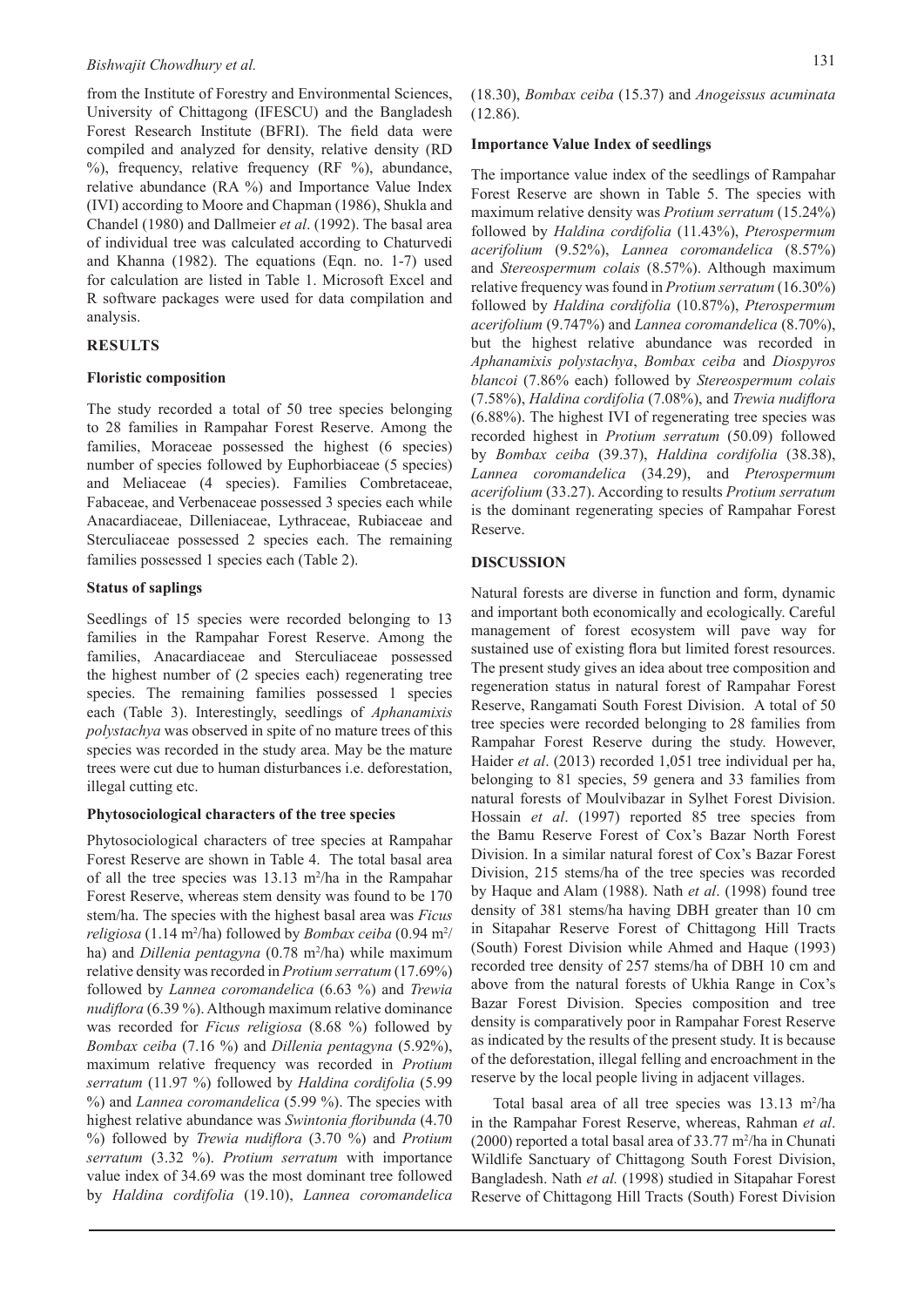# **SN Local name Scientific Name Family Conservation status<sup>1</sup>**  Tatuya-koroi *Albizia odoratissima* (L.f.) Benth. Fabaceae LC 2 Chattian *Alstonia scholaris* (L.) R. Br. Apocynaceae LC Shiuri *Anogeissus acuminata* (Roxb. *ex* DC.) Wall. *ex* Guillem. & Perr.

**Table 2:** List of tree species recorded from Rampahar Forest Reserve.

*[Here, CD = Conservation Dependent, DD = Data Deficient, LC = Least Concern, NE = Not Evaluated, V = Vulnerable]*

| <i>Aphanamixis polystachya</i> (Wall.) R.Parker<br>LC<br>Pitraj<br>Meliaceae<br>4<br>5<br>Chapalish<br>Artocarpus chama Buch.-Ham.<br>Moraceae<br>NE but seems rare<br><b>Bharta</b><br>Artocarpus lacucha Buch.-Ham.<br>LC<br>6<br>Moraceae<br>Euphorbiaceae<br>7<br>Lotkon<br>Baccaurea ramiflora Lour.<br>LC<br>Bischofia javanica Blume<br>Euphorbiaceae<br>8<br>Kanjal-Bhadi<br>LC<br>Shimul<br>Bombax ceiba L.<br>Bombacaceae<br>9<br>LC<br>Bormala<br>Verbenaceae<br>LC<br>Callicarpa arborea Roxb.<br>10<br>Cassia nodosa Buch.-Hum. ex Roxb.<br>LC<br>Bonsonalu<br>Fabaceae<br>11<br>Chakrashi<br>Meliaceae<br>LC<br>12<br>Chukrasia tabularis A. Juss.<br>Chalta<br>Dilleniaceae<br>13<br>Dillenia indica L.<br>LC<br>Dilleniaceae<br>14<br>Hargoja<br><b>DD</b><br>Dillenia pentagyna Roxb.<br>15<br>Gab<br>Diospyros blancoi A. DC.<br>Ebenaceae<br>LC<br>16<br>Garjan<br>Dipterocarpus turbinatus Gaertn.<br>Dipterocarpaceae<br>LC<br>LC<br>Bandarhola<br>Duabanga grandiflora (Roxb. ex DC.) Walp.<br>Lythraceae<br>17<br>18<br>Jalpai<br>Elaeocarpus tectorius (Lour.) Poir.<br>Elaeocarpaceae<br>LC<br>Mander<br>Fabaceae<br>19<br>Erythrina variegata L.<br>Bara-Dumur<br>Ficus auriculata Lour.<br>Moraceae<br>LC<br>20<br>$_{\rm LC}$<br>Dumur<br>Ficus hispida L.f.<br>Moraceae<br>21<br>22<br>Ficus religiosa L.<br>LC<br>Aswath<br>Moraceae<br>Sterculiaceae<br>23<br>Udal<br>Firmiana colorata (Roxb.) R.Br.<br>NE but seems rare<br>Garcinia cowa Roxb. ex DC<br>Clusiaceae<br>24<br>Kao<br>LC<br>25<br>Gamar<br>Gmelina arborea Roxb.<br>Verbenaceae<br>LC<br>26<br>Achargola<br>Grewia nervosa (Lour.) Panigrahi<br>Tiliaceae<br>LC<br>Haldu<br>Haldina cordifolia (Roxb.) Ridsdale<br>Rubiaceae<br>27<br>CD<br>LC<br>28<br>Jarul<br>Lagerstroemia speciosa (L.) Pers.<br>Lythraceae<br>Anacardiaceae<br>LC<br>29<br>Bhadi<br>Lannea coromandelica (Houtt.) Merr.<br>30<br>Macaranga denticulata (Blume) Müll.Arg.<br>Euphorbiaceae<br>LC<br>Bura<br>Rubiaceae<br>Kom<br>Neonauclea sessilifolia (Roxb.) Merr.<br>LC<br>31<br>32<br>Tali<br>Palaquium polyanthum (Wall. ex G.Don) Baill.<br>NE but seems rare<br>Sapotaceae<br>Amloki<br>Phyllanthus emblica L.<br>33<br>Euphorbiaceae<br>LC<br>Burseraceae<br>LC<br>34<br>Gutguttya<br>Protium serratum (Wall. ex Colebr.) Engl.<br>Sterculiaceae<br>35<br><b>Moss</b><br>Pterospermum acerifolium (L.) Willd.<br>LC<br>36<br>Quercus gomeziana A.Camus<br>Fagaceae<br>DD<br>Batna<br>37<br>Kanak<br>Schima wallichii (DC) Korth<br>Theaceae<br>LC<br>38<br>Schleichera oleosa (Lour.) Merr.<br>Sapindaceae<br>Kusum<br>NE but seems rare<br>Stereospermum colais (Buch.-Ham. ex Dillwyn) Mabb. Bignoniaceae<br>39<br>Dharmara<br>NE but seems rare<br>Sheora<br>Streblus asper Lour.<br>Moraceae<br>LC<br>40<br>Civit<br>Swintonia floribunda Griff.<br>Anacardiaceae<br>V<br>41<br>Puti-jam<br>Syzygium fruticosum DC.<br>42<br>Myrtaceae<br>LC<br>Combretaceae<br>Bohera<br>Terminalia bellirica (Gaertn.) Roxb.<br>LC<br>43<br>Kat-badam<br>44<br>Terminalia catappa L.<br>Combretaceae<br>LC<br>Chandul<br>Tetrameles nudiflora R. Br.<br>Datiscaceae<br>45<br>NE<br>Toona ciliata M.Roem.<br>Meliaceae<br>46<br>Toon<br>CD<br>Pitali<br>Euphorbiaceae<br>Trewia nudiflora L.<br>LC<br>47<br>Goda<br>Verbenaceae<br>Vitex glabrata R.Br.<br>LC<br>48<br>Bonlichu<br>Walsura robusta Roxb.<br>Meliaceae<br>49<br>LC<br>Bajna<br>Zanthoxylum rhetsa (Roxb.) DC.<br>Rutaceae<br>LC<br>50<br>(0.000) | 3 | Shiuri | Anogeissus acuminata (Roxb. ex DC.) Wall. ex Guillem. Combretaceae | DD |
|-----------------------------------------------------------------------------------------------------------------------------------------------------------------------------------------------------------------------------------------------------------------------------------------------------------------------------------------------------------------------------------------------------------------------------------------------------------------------------------------------------------------------------------------------------------------------------------------------------------------------------------------------------------------------------------------------------------------------------------------------------------------------------------------------------------------------------------------------------------------------------------------------------------------------------------------------------------------------------------------------------------------------------------------------------------------------------------------------------------------------------------------------------------------------------------------------------------------------------------------------------------------------------------------------------------------------------------------------------------------------------------------------------------------------------------------------------------------------------------------------------------------------------------------------------------------------------------------------------------------------------------------------------------------------------------------------------------------------------------------------------------------------------------------------------------------------------------------------------------------------------------------------------------------------------------------------------------------------------------------------------------------------------------------------------------------------------------------------------------------------------------------------------------------------------------------------------------------------------------------------------------------------------------------------------------------------------------------------------------------------------------------------------------------------------------------------------------------------------------------------------------------------------------------------------------------------------------------------------------------------------------------------------------------------------------------------------------------------------------------------------------------------------------------------------------------------------------------------------------------------------------------------------------------------------------------------------------------------------------------------------------------------------------------------------------------------------------------------------------------------------------------------------------------------------------------------------------------------------------------------------------------------------------------------------------------------------------------------------------------------------------------------------------------------------------------------------------------------------------|---|--------|--------------------------------------------------------------------|----|
|                                                                                                                                                                                                                                                                                                                                                                                                                                                                                                                                                                                                                                                                                                                                                                                                                                                                                                                                                                                                                                                                                                                                                                                                                                                                                                                                                                                                                                                                                                                                                                                                                                                                                                                                                                                                                                                                                                                                                                                                                                                                                                                                                                                                                                                                                                                                                                                                                                                                                                                                                                                                                                                                                                                                                                                                                                                                                                                                                                                                                                                                                                                                                                                                                                                                                                                                                                                                                                                                                   |   |        | & Perr.                                                            |    |
|                                                                                                                                                                                                                                                                                                                                                                                                                                                                                                                                                                                                                                                                                                                                                                                                                                                                                                                                                                                                                                                                                                                                                                                                                                                                                                                                                                                                                                                                                                                                                                                                                                                                                                                                                                                                                                                                                                                                                                                                                                                                                                                                                                                                                                                                                                                                                                                                                                                                                                                                                                                                                                                                                                                                                                                                                                                                                                                                                                                                                                                                                                                                                                                                                                                                                                                                                                                                                                                                                   |   |        |                                                                    |    |
|                                                                                                                                                                                                                                                                                                                                                                                                                                                                                                                                                                                                                                                                                                                                                                                                                                                                                                                                                                                                                                                                                                                                                                                                                                                                                                                                                                                                                                                                                                                                                                                                                                                                                                                                                                                                                                                                                                                                                                                                                                                                                                                                                                                                                                                                                                                                                                                                                                                                                                                                                                                                                                                                                                                                                                                                                                                                                                                                                                                                                                                                                                                                                                                                                                                                                                                                                                                                                                                                                   |   |        |                                                                    |    |
|                                                                                                                                                                                                                                                                                                                                                                                                                                                                                                                                                                                                                                                                                                                                                                                                                                                                                                                                                                                                                                                                                                                                                                                                                                                                                                                                                                                                                                                                                                                                                                                                                                                                                                                                                                                                                                                                                                                                                                                                                                                                                                                                                                                                                                                                                                                                                                                                                                                                                                                                                                                                                                                                                                                                                                                                                                                                                                                                                                                                                                                                                                                                                                                                                                                                                                                                                                                                                                                                                   |   |        |                                                                    |    |
|                                                                                                                                                                                                                                                                                                                                                                                                                                                                                                                                                                                                                                                                                                                                                                                                                                                                                                                                                                                                                                                                                                                                                                                                                                                                                                                                                                                                                                                                                                                                                                                                                                                                                                                                                                                                                                                                                                                                                                                                                                                                                                                                                                                                                                                                                                                                                                                                                                                                                                                                                                                                                                                                                                                                                                                                                                                                                                                                                                                                                                                                                                                                                                                                                                                                                                                                                                                                                                                                                   |   |        |                                                                    |    |
|                                                                                                                                                                                                                                                                                                                                                                                                                                                                                                                                                                                                                                                                                                                                                                                                                                                                                                                                                                                                                                                                                                                                                                                                                                                                                                                                                                                                                                                                                                                                                                                                                                                                                                                                                                                                                                                                                                                                                                                                                                                                                                                                                                                                                                                                                                                                                                                                                                                                                                                                                                                                                                                                                                                                                                                                                                                                                                                                                                                                                                                                                                                                                                                                                                                                                                                                                                                                                                                                                   |   |        |                                                                    |    |
|                                                                                                                                                                                                                                                                                                                                                                                                                                                                                                                                                                                                                                                                                                                                                                                                                                                                                                                                                                                                                                                                                                                                                                                                                                                                                                                                                                                                                                                                                                                                                                                                                                                                                                                                                                                                                                                                                                                                                                                                                                                                                                                                                                                                                                                                                                                                                                                                                                                                                                                                                                                                                                                                                                                                                                                                                                                                                                                                                                                                                                                                                                                                                                                                                                                                                                                                                                                                                                                                                   |   |        |                                                                    |    |
|                                                                                                                                                                                                                                                                                                                                                                                                                                                                                                                                                                                                                                                                                                                                                                                                                                                                                                                                                                                                                                                                                                                                                                                                                                                                                                                                                                                                                                                                                                                                                                                                                                                                                                                                                                                                                                                                                                                                                                                                                                                                                                                                                                                                                                                                                                                                                                                                                                                                                                                                                                                                                                                                                                                                                                                                                                                                                                                                                                                                                                                                                                                                                                                                                                                                                                                                                                                                                                                                                   |   |        |                                                                    |    |
|                                                                                                                                                                                                                                                                                                                                                                                                                                                                                                                                                                                                                                                                                                                                                                                                                                                                                                                                                                                                                                                                                                                                                                                                                                                                                                                                                                                                                                                                                                                                                                                                                                                                                                                                                                                                                                                                                                                                                                                                                                                                                                                                                                                                                                                                                                                                                                                                                                                                                                                                                                                                                                                                                                                                                                                                                                                                                                                                                                                                                                                                                                                                                                                                                                                                                                                                                                                                                                                                                   |   |        |                                                                    |    |
|                                                                                                                                                                                                                                                                                                                                                                                                                                                                                                                                                                                                                                                                                                                                                                                                                                                                                                                                                                                                                                                                                                                                                                                                                                                                                                                                                                                                                                                                                                                                                                                                                                                                                                                                                                                                                                                                                                                                                                                                                                                                                                                                                                                                                                                                                                                                                                                                                                                                                                                                                                                                                                                                                                                                                                                                                                                                                                                                                                                                                                                                                                                                                                                                                                                                                                                                                                                                                                                                                   |   |        |                                                                    |    |
|                                                                                                                                                                                                                                                                                                                                                                                                                                                                                                                                                                                                                                                                                                                                                                                                                                                                                                                                                                                                                                                                                                                                                                                                                                                                                                                                                                                                                                                                                                                                                                                                                                                                                                                                                                                                                                                                                                                                                                                                                                                                                                                                                                                                                                                                                                                                                                                                                                                                                                                                                                                                                                                                                                                                                                                                                                                                                                                                                                                                                                                                                                                                                                                                                                                                                                                                                                                                                                                                                   |   |        |                                                                    |    |
|                                                                                                                                                                                                                                                                                                                                                                                                                                                                                                                                                                                                                                                                                                                                                                                                                                                                                                                                                                                                                                                                                                                                                                                                                                                                                                                                                                                                                                                                                                                                                                                                                                                                                                                                                                                                                                                                                                                                                                                                                                                                                                                                                                                                                                                                                                                                                                                                                                                                                                                                                                                                                                                                                                                                                                                                                                                                                                                                                                                                                                                                                                                                                                                                                                                                                                                                                                                                                                                                                   |   |        |                                                                    |    |
|                                                                                                                                                                                                                                                                                                                                                                                                                                                                                                                                                                                                                                                                                                                                                                                                                                                                                                                                                                                                                                                                                                                                                                                                                                                                                                                                                                                                                                                                                                                                                                                                                                                                                                                                                                                                                                                                                                                                                                                                                                                                                                                                                                                                                                                                                                                                                                                                                                                                                                                                                                                                                                                                                                                                                                                                                                                                                                                                                                                                                                                                                                                                                                                                                                                                                                                                                                                                                                                                                   |   |        |                                                                    |    |
|                                                                                                                                                                                                                                                                                                                                                                                                                                                                                                                                                                                                                                                                                                                                                                                                                                                                                                                                                                                                                                                                                                                                                                                                                                                                                                                                                                                                                                                                                                                                                                                                                                                                                                                                                                                                                                                                                                                                                                                                                                                                                                                                                                                                                                                                                                                                                                                                                                                                                                                                                                                                                                                                                                                                                                                                                                                                                                                                                                                                                                                                                                                                                                                                                                                                                                                                                                                                                                                                                   |   |        |                                                                    |    |
|                                                                                                                                                                                                                                                                                                                                                                                                                                                                                                                                                                                                                                                                                                                                                                                                                                                                                                                                                                                                                                                                                                                                                                                                                                                                                                                                                                                                                                                                                                                                                                                                                                                                                                                                                                                                                                                                                                                                                                                                                                                                                                                                                                                                                                                                                                                                                                                                                                                                                                                                                                                                                                                                                                                                                                                                                                                                                                                                                                                                                                                                                                                                                                                                                                                                                                                                                                                                                                                                                   |   |        |                                                                    |    |
|                                                                                                                                                                                                                                                                                                                                                                                                                                                                                                                                                                                                                                                                                                                                                                                                                                                                                                                                                                                                                                                                                                                                                                                                                                                                                                                                                                                                                                                                                                                                                                                                                                                                                                                                                                                                                                                                                                                                                                                                                                                                                                                                                                                                                                                                                                                                                                                                                                                                                                                                                                                                                                                                                                                                                                                                                                                                                                                                                                                                                                                                                                                                                                                                                                                                                                                                                                                                                                                                                   |   |        |                                                                    |    |
|                                                                                                                                                                                                                                                                                                                                                                                                                                                                                                                                                                                                                                                                                                                                                                                                                                                                                                                                                                                                                                                                                                                                                                                                                                                                                                                                                                                                                                                                                                                                                                                                                                                                                                                                                                                                                                                                                                                                                                                                                                                                                                                                                                                                                                                                                                                                                                                                                                                                                                                                                                                                                                                                                                                                                                                                                                                                                                                                                                                                                                                                                                                                                                                                                                                                                                                                                                                                                                                                                   |   |        |                                                                    |    |
|                                                                                                                                                                                                                                                                                                                                                                                                                                                                                                                                                                                                                                                                                                                                                                                                                                                                                                                                                                                                                                                                                                                                                                                                                                                                                                                                                                                                                                                                                                                                                                                                                                                                                                                                                                                                                                                                                                                                                                                                                                                                                                                                                                                                                                                                                                                                                                                                                                                                                                                                                                                                                                                                                                                                                                                                                                                                                                                                                                                                                                                                                                                                                                                                                                                                                                                                                                                                                                                                                   |   |        |                                                                    |    |
|                                                                                                                                                                                                                                                                                                                                                                                                                                                                                                                                                                                                                                                                                                                                                                                                                                                                                                                                                                                                                                                                                                                                                                                                                                                                                                                                                                                                                                                                                                                                                                                                                                                                                                                                                                                                                                                                                                                                                                                                                                                                                                                                                                                                                                                                                                                                                                                                                                                                                                                                                                                                                                                                                                                                                                                                                                                                                                                                                                                                                                                                                                                                                                                                                                                                                                                                                                                                                                                                                   |   |        |                                                                    |    |
|                                                                                                                                                                                                                                                                                                                                                                                                                                                                                                                                                                                                                                                                                                                                                                                                                                                                                                                                                                                                                                                                                                                                                                                                                                                                                                                                                                                                                                                                                                                                                                                                                                                                                                                                                                                                                                                                                                                                                                                                                                                                                                                                                                                                                                                                                                                                                                                                                                                                                                                                                                                                                                                                                                                                                                                                                                                                                                                                                                                                                                                                                                                                                                                                                                                                                                                                                                                                                                                                                   |   |        |                                                                    |    |
|                                                                                                                                                                                                                                                                                                                                                                                                                                                                                                                                                                                                                                                                                                                                                                                                                                                                                                                                                                                                                                                                                                                                                                                                                                                                                                                                                                                                                                                                                                                                                                                                                                                                                                                                                                                                                                                                                                                                                                                                                                                                                                                                                                                                                                                                                                                                                                                                                                                                                                                                                                                                                                                                                                                                                                                                                                                                                                                                                                                                                                                                                                                                                                                                                                                                                                                                                                                                                                                                                   |   |        |                                                                    |    |
|                                                                                                                                                                                                                                                                                                                                                                                                                                                                                                                                                                                                                                                                                                                                                                                                                                                                                                                                                                                                                                                                                                                                                                                                                                                                                                                                                                                                                                                                                                                                                                                                                                                                                                                                                                                                                                                                                                                                                                                                                                                                                                                                                                                                                                                                                                                                                                                                                                                                                                                                                                                                                                                                                                                                                                                                                                                                                                                                                                                                                                                                                                                                                                                                                                                                                                                                                                                                                                                                                   |   |        |                                                                    |    |
|                                                                                                                                                                                                                                                                                                                                                                                                                                                                                                                                                                                                                                                                                                                                                                                                                                                                                                                                                                                                                                                                                                                                                                                                                                                                                                                                                                                                                                                                                                                                                                                                                                                                                                                                                                                                                                                                                                                                                                                                                                                                                                                                                                                                                                                                                                                                                                                                                                                                                                                                                                                                                                                                                                                                                                                                                                                                                                                                                                                                                                                                                                                                                                                                                                                                                                                                                                                                                                                                                   |   |        |                                                                    |    |
|                                                                                                                                                                                                                                                                                                                                                                                                                                                                                                                                                                                                                                                                                                                                                                                                                                                                                                                                                                                                                                                                                                                                                                                                                                                                                                                                                                                                                                                                                                                                                                                                                                                                                                                                                                                                                                                                                                                                                                                                                                                                                                                                                                                                                                                                                                                                                                                                                                                                                                                                                                                                                                                                                                                                                                                                                                                                                                                                                                                                                                                                                                                                                                                                                                                                                                                                                                                                                                                                                   |   |        |                                                                    |    |
|                                                                                                                                                                                                                                                                                                                                                                                                                                                                                                                                                                                                                                                                                                                                                                                                                                                                                                                                                                                                                                                                                                                                                                                                                                                                                                                                                                                                                                                                                                                                                                                                                                                                                                                                                                                                                                                                                                                                                                                                                                                                                                                                                                                                                                                                                                                                                                                                                                                                                                                                                                                                                                                                                                                                                                                                                                                                                                                                                                                                                                                                                                                                                                                                                                                                                                                                                                                                                                                                                   |   |        |                                                                    |    |
|                                                                                                                                                                                                                                                                                                                                                                                                                                                                                                                                                                                                                                                                                                                                                                                                                                                                                                                                                                                                                                                                                                                                                                                                                                                                                                                                                                                                                                                                                                                                                                                                                                                                                                                                                                                                                                                                                                                                                                                                                                                                                                                                                                                                                                                                                                                                                                                                                                                                                                                                                                                                                                                                                                                                                                                                                                                                                                                                                                                                                                                                                                                                                                                                                                                                                                                                                                                                                                                                                   |   |        |                                                                    |    |
|                                                                                                                                                                                                                                                                                                                                                                                                                                                                                                                                                                                                                                                                                                                                                                                                                                                                                                                                                                                                                                                                                                                                                                                                                                                                                                                                                                                                                                                                                                                                                                                                                                                                                                                                                                                                                                                                                                                                                                                                                                                                                                                                                                                                                                                                                                                                                                                                                                                                                                                                                                                                                                                                                                                                                                                                                                                                                                                                                                                                                                                                                                                                                                                                                                                                                                                                                                                                                                                                                   |   |        |                                                                    |    |
|                                                                                                                                                                                                                                                                                                                                                                                                                                                                                                                                                                                                                                                                                                                                                                                                                                                                                                                                                                                                                                                                                                                                                                                                                                                                                                                                                                                                                                                                                                                                                                                                                                                                                                                                                                                                                                                                                                                                                                                                                                                                                                                                                                                                                                                                                                                                                                                                                                                                                                                                                                                                                                                                                                                                                                                                                                                                                                                                                                                                                                                                                                                                                                                                                                                                                                                                                                                                                                                                                   |   |        |                                                                    |    |
|                                                                                                                                                                                                                                                                                                                                                                                                                                                                                                                                                                                                                                                                                                                                                                                                                                                                                                                                                                                                                                                                                                                                                                                                                                                                                                                                                                                                                                                                                                                                                                                                                                                                                                                                                                                                                                                                                                                                                                                                                                                                                                                                                                                                                                                                                                                                                                                                                                                                                                                                                                                                                                                                                                                                                                                                                                                                                                                                                                                                                                                                                                                                                                                                                                                                                                                                                                                                                                                                                   |   |        |                                                                    |    |
|                                                                                                                                                                                                                                                                                                                                                                                                                                                                                                                                                                                                                                                                                                                                                                                                                                                                                                                                                                                                                                                                                                                                                                                                                                                                                                                                                                                                                                                                                                                                                                                                                                                                                                                                                                                                                                                                                                                                                                                                                                                                                                                                                                                                                                                                                                                                                                                                                                                                                                                                                                                                                                                                                                                                                                                                                                                                                                                                                                                                                                                                                                                                                                                                                                                                                                                                                                                                                                                                                   |   |        |                                                                    |    |
|                                                                                                                                                                                                                                                                                                                                                                                                                                                                                                                                                                                                                                                                                                                                                                                                                                                                                                                                                                                                                                                                                                                                                                                                                                                                                                                                                                                                                                                                                                                                                                                                                                                                                                                                                                                                                                                                                                                                                                                                                                                                                                                                                                                                                                                                                                                                                                                                                                                                                                                                                                                                                                                                                                                                                                                                                                                                                                                                                                                                                                                                                                                                                                                                                                                                                                                                                                                                                                                                                   |   |        |                                                                    |    |
|                                                                                                                                                                                                                                                                                                                                                                                                                                                                                                                                                                                                                                                                                                                                                                                                                                                                                                                                                                                                                                                                                                                                                                                                                                                                                                                                                                                                                                                                                                                                                                                                                                                                                                                                                                                                                                                                                                                                                                                                                                                                                                                                                                                                                                                                                                                                                                                                                                                                                                                                                                                                                                                                                                                                                                                                                                                                                                                                                                                                                                                                                                                                                                                                                                                                                                                                                                                                                                                                                   |   |        |                                                                    |    |
|                                                                                                                                                                                                                                                                                                                                                                                                                                                                                                                                                                                                                                                                                                                                                                                                                                                                                                                                                                                                                                                                                                                                                                                                                                                                                                                                                                                                                                                                                                                                                                                                                                                                                                                                                                                                                                                                                                                                                                                                                                                                                                                                                                                                                                                                                                                                                                                                                                                                                                                                                                                                                                                                                                                                                                                                                                                                                                                                                                                                                                                                                                                                                                                                                                                                                                                                                                                                                                                                                   |   |        |                                                                    |    |
|                                                                                                                                                                                                                                                                                                                                                                                                                                                                                                                                                                                                                                                                                                                                                                                                                                                                                                                                                                                                                                                                                                                                                                                                                                                                                                                                                                                                                                                                                                                                                                                                                                                                                                                                                                                                                                                                                                                                                                                                                                                                                                                                                                                                                                                                                                                                                                                                                                                                                                                                                                                                                                                                                                                                                                                                                                                                                                                                                                                                                                                                                                                                                                                                                                                                                                                                                                                                                                                                                   |   |        |                                                                    |    |
|                                                                                                                                                                                                                                                                                                                                                                                                                                                                                                                                                                                                                                                                                                                                                                                                                                                                                                                                                                                                                                                                                                                                                                                                                                                                                                                                                                                                                                                                                                                                                                                                                                                                                                                                                                                                                                                                                                                                                                                                                                                                                                                                                                                                                                                                                                                                                                                                                                                                                                                                                                                                                                                                                                                                                                                                                                                                                                                                                                                                                                                                                                                                                                                                                                                                                                                                                                                                                                                                                   |   |        |                                                                    |    |
|                                                                                                                                                                                                                                                                                                                                                                                                                                                                                                                                                                                                                                                                                                                                                                                                                                                                                                                                                                                                                                                                                                                                                                                                                                                                                                                                                                                                                                                                                                                                                                                                                                                                                                                                                                                                                                                                                                                                                                                                                                                                                                                                                                                                                                                                                                                                                                                                                                                                                                                                                                                                                                                                                                                                                                                                                                                                                                                                                                                                                                                                                                                                                                                                                                                                                                                                                                                                                                                                                   |   |        |                                                                    |    |
|                                                                                                                                                                                                                                                                                                                                                                                                                                                                                                                                                                                                                                                                                                                                                                                                                                                                                                                                                                                                                                                                                                                                                                                                                                                                                                                                                                                                                                                                                                                                                                                                                                                                                                                                                                                                                                                                                                                                                                                                                                                                                                                                                                                                                                                                                                                                                                                                                                                                                                                                                                                                                                                                                                                                                                                                                                                                                                                                                                                                                                                                                                                                                                                                                                                                                                                                                                                                                                                                                   |   |        |                                                                    |    |
|                                                                                                                                                                                                                                                                                                                                                                                                                                                                                                                                                                                                                                                                                                                                                                                                                                                                                                                                                                                                                                                                                                                                                                                                                                                                                                                                                                                                                                                                                                                                                                                                                                                                                                                                                                                                                                                                                                                                                                                                                                                                                                                                                                                                                                                                                                                                                                                                                                                                                                                                                                                                                                                                                                                                                                                                                                                                                                                                                                                                                                                                                                                                                                                                                                                                                                                                                                                                                                                                                   |   |        |                                                                    |    |
|                                                                                                                                                                                                                                                                                                                                                                                                                                                                                                                                                                                                                                                                                                                                                                                                                                                                                                                                                                                                                                                                                                                                                                                                                                                                                                                                                                                                                                                                                                                                                                                                                                                                                                                                                                                                                                                                                                                                                                                                                                                                                                                                                                                                                                                                                                                                                                                                                                                                                                                                                                                                                                                                                                                                                                                                                                                                                                                                                                                                                                                                                                                                                                                                                                                                                                                                                                                                                                                                                   |   |        |                                                                    |    |
|                                                                                                                                                                                                                                                                                                                                                                                                                                                                                                                                                                                                                                                                                                                                                                                                                                                                                                                                                                                                                                                                                                                                                                                                                                                                                                                                                                                                                                                                                                                                                                                                                                                                                                                                                                                                                                                                                                                                                                                                                                                                                                                                                                                                                                                                                                                                                                                                                                                                                                                                                                                                                                                                                                                                                                                                                                                                                                                                                                                                                                                                                                                                                                                                                                                                                                                                                                                                                                                                                   |   |        |                                                                    |    |
|                                                                                                                                                                                                                                                                                                                                                                                                                                                                                                                                                                                                                                                                                                                                                                                                                                                                                                                                                                                                                                                                                                                                                                                                                                                                                                                                                                                                                                                                                                                                                                                                                                                                                                                                                                                                                                                                                                                                                                                                                                                                                                                                                                                                                                                                                                                                                                                                                                                                                                                                                                                                                                                                                                                                                                                                                                                                                                                                                                                                                                                                                                                                                                                                                                                                                                                                                                                                                                                                                   |   |        |                                                                    |    |
|                                                                                                                                                                                                                                                                                                                                                                                                                                                                                                                                                                                                                                                                                                                                                                                                                                                                                                                                                                                                                                                                                                                                                                                                                                                                                                                                                                                                                                                                                                                                                                                                                                                                                                                                                                                                                                                                                                                                                                                                                                                                                                                                                                                                                                                                                                                                                                                                                                                                                                                                                                                                                                                                                                                                                                                                                                                                                                                                                                                                                                                                                                                                                                                                                                                                                                                                                                                                                                                                                   |   |        |                                                                    |    |
|                                                                                                                                                                                                                                                                                                                                                                                                                                                                                                                                                                                                                                                                                                                                                                                                                                                                                                                                                                                                                                                                                                                                                                                                                                                                                                                                                                                                                                                                                                                                                                                                                                                                                                                                                                                                                                                                                                                                                                                                                                                                                                                                                                                                                                                                                                                                                                                                                                                                                                                                                                                                                                                                                                                                                                                                                                                                                                                                                                                                                                                                                                                                                                                                                                                                                                                                                                                                                                                                                   |   |        |                                                                    |    |
|                                                                                                                                                                                                                                                                                                                                                                                                                                                                                                                                                                                                                                                                                                                                                                                                                                                                                                                                                                                                                                                                                                                                                                                                                                                                                                                                                                                                                                                                                                                                                                                                                                                                                                                                                                                                                                                                                                                                                                                                                                                                                                                                                                                                                                                                                                                                                                                                                                                                                                                                                                                                                                                                                                                                                                                                                                                                                                                                                                                                                                                                                                                                                                                                                                                                                                                                                                                                                                                                                   |   |        |                                                                    |    |
|                                                                                                                                                                                                                                                                                                                                                                                                                                                                                                                                                                                                                                                                                                                                                                                                                                                                                                                                                                                                                                                                                                                                                                                                                                                                                                                                                                                                                                                                                                                                                                                                                                                                                                                                                                                                                                                                                                                                                                                                                                                                                                                                                                                                                                                                                                                                                                                                                                                                                                                                                                                                                                                                                                                                                                                                                                                                                                                                                                                                                                                                                                                                                                                                                                                                                                                                                                                                                                                                                   |   |        |                                                                    |    |
|                                                                                                                                                                                                                                                                                                                                                                                                                                                                                                                                                                                                                                                                                                                                                                                                                                                                                                                                                                                                                                                                                                                                                                                                                                                                                                                                                                                                                                                                                                                                                                                                                                                                                                                                                                                                                                                                                                                                                                                                                                                                                                                                                                                                                                                                                                                                                                                                                                                                                                                                                                                                                                                                                                                                                                                                                                                                                                                                                                                                                                                                                                                                                                                                                                                                                                                                                                                                                                                                                   |   |        |                                                                    |    |
|                                                                                                                                                                                                                                                                                                                                                                                                                                                                                                                                                                                                                                                                                                                                                                                                                                                                                                                                                                                                                                                                                                                                                                                                                                                                                                                                                                                                                                                                                                                                                                                                                                                                                                                                                                                                                                                                                                                                                                                                                                                                                                                                                                                                                                                                                                                                                                                                                                                                                                                                                                                                                                                                                                                                                                                                                                                                                                                                                                                                                                                                                                                                                                                                                                                                                                                                                                                                                                                                                   |   |        |                                                                    |    |

Ahmed *et al*. (2008).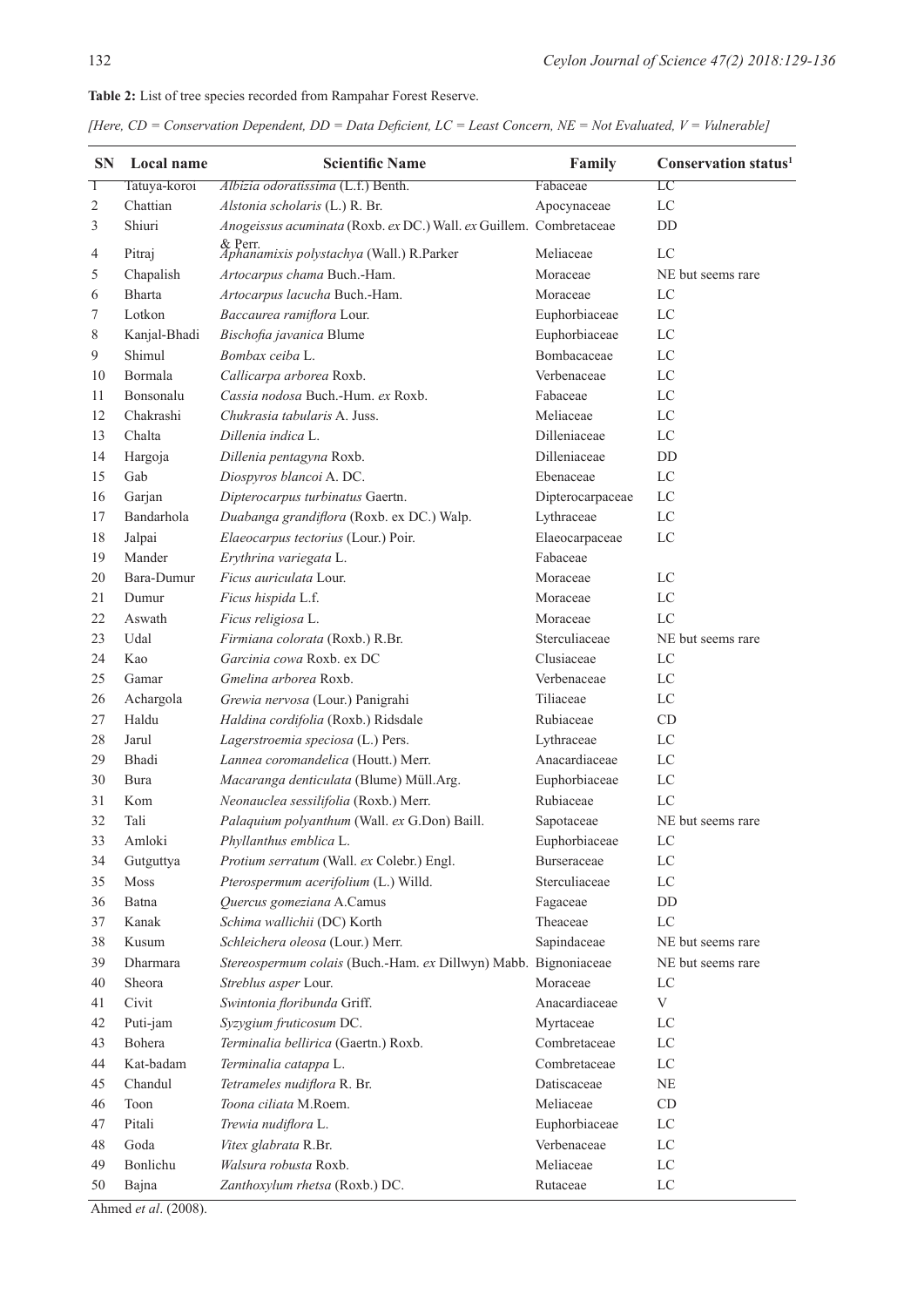| Sl. No.        | Local name      | Scientific name          | Family             |
|----------------|-----------------|--------------------------|--------------------|
| 1              | Pitraj          | Aphanamixis polystachya  | Meliaceae          |
| $\overline{2}$ | Chapalish       | Artocarpus chama         | Moraceae           |
| 3              | Shimul          | Bombax ceiba             | Bombacaceae        |
| 4              | Hurgoza         | Dillenia pentagyna       | Dilleniaceae       |
| 5              | Gab             | Diospyros blancoi        | Ebenaceae          |
| 6              | Jalpai          | Elaeocarpus tectorius    | Elaeocarpaceae     |
| 7              | Haldu           | Haldina cordifolia       | Rubiaceae          |
| 8              | <b>Bhadi</b>    | Lannea coromandelica     | Anacardiaceae      |
| 9              | Gutguttya       | Protium serratum         | <b>Burseraceae</b> |
| 10             | <b>Moss</b>     | Pterospermum accrifolium | Sterculiaceae      |
| 11             | Kanak           | Schima wallichii         | Theaceae           |
| 12             | <b>Dharmara</b> | Stereospermum colais     | Sterculiaceae      |
| 13             | Civit           | Swintonia floribunda     | Anacardiaceae      |
| 14             | Jam             | Syzygium fruticosum      | Myrtaceae          |
| 15             | Pitali          | Trewia nudiflora         | Euphorbiaceae      |

**Table 3:** Regenerating tree species in Rampahar Forest Reserve.

**Table 4:** Quantitative structure of the tree species of Rampahar Forest Reserve.

[here, RD = Relative Density, *RDo = Relative Dominance, BA = Basal Area, RA = Relative Abundance, IVI = Importance Value Index*]

| Sl. No.        | Name of species          | RD(%) | RDo(%) | RF(%) | $BA(m^2/ha)$ | $RA(\%)$ | <b>IVI</b> |
|----------------|--------------------------|-------|--------|-------|--------------|----------|------------|
| $\mathbf{1}$   | Albizia odoratissima     | 1.47  | 2.44   | 1.76  | 0.32         | 1.88     | 7.56       |
| $\overline{2}$ | Alstonia scholaris       | 0.74  | 2.56   | 1.06  | 0.34         | 1.57     | 5.92       |
| 3              | Anogeissus acuminata     | 4.42  | 1.86   | 4.23  | 0.25         | 2.35     | 12.86      |
| $\overline{4}$ | Aphanamixis polystachya  | 4.18  | 1.80   | 4.23  | 0.24         | 2.22     | 12.42      |
| 5              | Artocarpus chama         | 0.49  | 0.90   | 0.35  | 0.12         | 3.13     | 4.88       |
| 6              | Artocarpus lacucha       | 0.25  | 0.86   | 0.35  | 0.11         | 1.57     | 3.03       |
| 7              | Baccaurea ramiflora      | 0.74  | 0.37   | 1.06  | 0.05         | 1.57     | 3.73       |
| $8\,$          | Bischofia javanica       | 0.98  | 1.49   | 1.41  | 0.20         | 1.57     | 5.45       |
| 9              | Bombax ceiba             | 2.95  | 7.16   | 3.17  | 0.94         | 2.09     | 15.37      |
| 10             | Callicarpa arborea       | 3.19  | 0.65   | 2.82  | 0.09         | 2.55     | 9.20       |
| 11             | Cassia nodose            | 0.25  | 2.08   | 0.35  | 0.27         | 1.57     | 4.24       |
| 12             | Chukrasia tabularis      | 0.49  | 4.25   | 0.70  | 0.56         | 1.57     | 7.01       |
| 13             | Dillenia indica          | 1.72  | 0.74   | 1.41  | 0.10         | 2.74     | 6.61       |
| 14             | Dillenia pentagyna       | 0.98  | 5.92   | 1.41  | 0.78         | 1.57     | 9.87       |
| 15             | Diospyros blancoi        | 1.23  | 0.45   | 1.76  | 0.06         | 1.57     | 5.00       |
| 16             | Dipterocarpus turbinatus | 0.25  | 0.24   | 0.35  | 0.03         | 1.57     | 2.41       |
| 17             | Duabanga grandifolia     | 0.74  | 1.64   | 1.06  | 0.22         | 1.57     | 5.00       |
| 18             | Elaeocarpus tectorius    | 0.98  | 1.09   | 1.41  | 0.14         | 1.57     | 5.05       |
| 19             | Erythrina variegata      | 2.95  | 1.87   | 3.52  | 0.25         | 1.88     | 10.22      |
| 20             | Ficus auriculata         | 0.25  | 1.68   | 0.35  | 0.22         | 1.57     | 3.84       |
| 21             | Ficus hispida            | 0.74  | 0.38   | 0.70  | 0.05         | 2.35     | 4.17       |
| 22             | Ficus religiosa          | 0.74  | 8.68   | 1.06  | 1.14         | 1.57     | 12.04      |
| 23             | Firmiana colorata        | 0.98  | 4.23   | 1.41  | 0.56         | 1.57     | 8.19       |
| 24             | Garcinia cowa            | 0.74  | 1.27   | 1.06  | 0.17         | 1.57     | 4.63       |
| 25             | Gmelina arborea          | 0.74  | 1.96   | 1.06  | 0.26         | 1.57     | 5.32       |
| 26             | Grewia nervosa           | 0.49  | 0.37   | 0.70  | 0.05         | 1.57     | 3.13       |
| 27             | Haldina cordifolia       | 6.14  | 4.67   | 5.99  | 0.61         | 2.30     | 19.10      |
| 28             | Lagerstroemia speciosa   | 0.74  | 0.50   | 1.06  | 0.07         | 1.57     | 3.86       |
| 29             | Lannea coromandelica     | 6.63  | 3.19   | 5.99  | 0.42         | 2.49     | 18.30      |
| 30             | Macaranga denticulata    | 0.74  | 0.28   | 0.70  | 0.04         | 2.35     | 4.07       |
| 31             | Neonauclea sessilifolia  | 1.23  | 2.44   | 1.41  | 0.32         | 1.96     | 7.04       |
| 32             | Palaquium polyanthum     | 0.25  | 1.56   | 0.35  | 0.21         | 1.57     | 3.72       |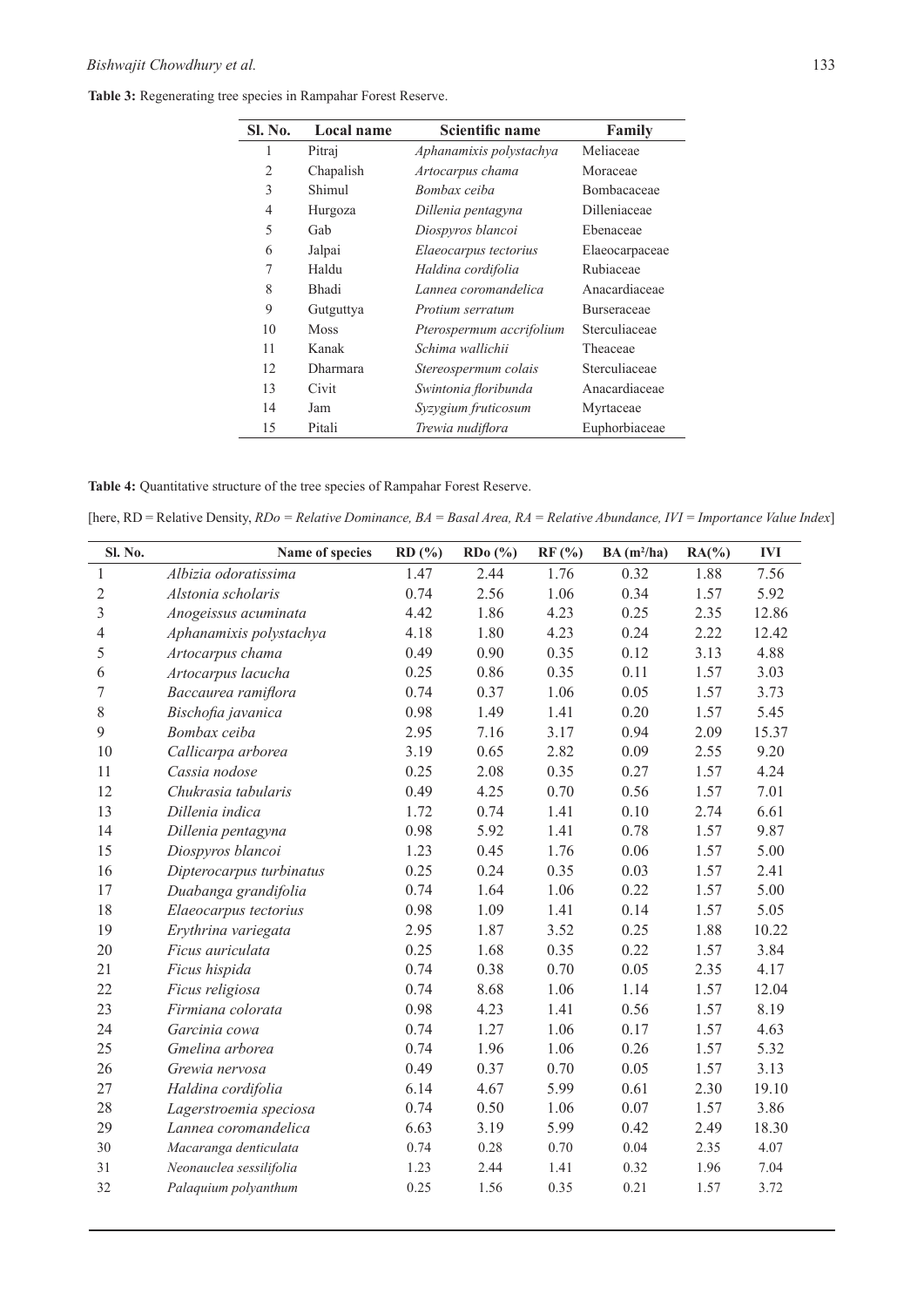| <b>Sl. No.</b> | Name of species          | RD(%) | RDo(%) | RF (%) | $BA(m^2/ha)$ | $RA(\%)$ | <b>IVI</b> |
|----------------|--------------------------|-------|--------|--------|--------------|----------|------------|
| 33             | Phyllanthus embelica     | 0.49  | 0.70   | 0.70   | 0.09         | 1.57     | 3.46       |
| 34             | Protium serratum         | 17.69 | 1.71   | 11.97  | 0.22         | 3.32     | 34.69      |
| 35             | Pterospermum acerifolium | 4.18  | 1.57   | 4.93   | 0.21         | 1.90     | 12.58      |
| 36             | Quercus gomeziana        | 1.47  | 2.29   | 1.41   | 0.30         | 2.35     | 7.52       |
| 37             | Schima wallichii         | 0.49  | 0.90   | 0.70   | 0.12         | 1.57     | 3.67       |
| 38             | Schleichera oleosa       | 0.25  | 0.77   | 0.35   | 0.10         | 1.57     | 2.93       |
| 39             | Stereospermum colais     | 2.70  | 2.70   | 3.17   | 0.35         | 1.91     | 10.49      |
| 40             | Streblus asper           | 0.98  | 0.60   | 1.06   | 0.08         | 2.09     | 4.73       |
| 41             | Swintonia floribunda     | 1.47  | 1.58   | 0.70   | 0.21         | 4.70     | 8.46       |
| 42             | Syzygium fruticosum      | 1.23  | 1.74   | 1.41   | 0.23         | 1.96     | 6.33       |
| 43             | Terminalia bellirica     | 2.95  | 3.98   | 3.52   | 0.52         | 1.88     | 12.33      |
| 44             | Terminalia catappa       | 1.47  | 0.73   | 1.41   | 0.10         | 2.35     | 5.96       |
| 45             | Tetrameles nudiflora     | 1.23  | 4.03   | 1.76   | 0.53         | 1.57     | 8.58       |
| 46             | Toona ciliata            | 0.98  | 1.15   | 1.41   | 0.15         | 1.57     | 5.11       |
| 47             | Trewia nudiflora         | 6.39  | 1.20   | 3.87   | 0.16         | 3.70     | 15.16      |
| 48             | Vitex glabrata           | 3.44  | 2.26   | 3.52   | 0.30         | 2.19     | 11.42      |
| 49             | Walsura robusta          | 1.97  | 1.31   | 2.46   | 0.17         | 1.79     | 7.53       |
| 50             | Zanthoxylum rhetsa       | 1.23  | 1.20   | 1.41   | 0.16         | 1.96     | 5.80       |

**Table 5**: Quantitative structure of the seedlings naturally occurring in Rampahar Forest Reserve. [*here, RD = Relative Density, RF = Relative Frequency, RA = Relative Abundance, IVI = Importance Value Index*]

| Sl. No.        | Name of species          | RD(%) | $RF$ (%) | RA(%) | IVI   |
|----------------|--------------------------|-------|----------|-------|-------|
| $\perp$        | Haldina cordifolia       | 11.43 | 10.87    | 7.08  | 29.38 |
| $\overline{2}$ | Aphanamixis polystachya  | 7.62  | 6.52     | 7.86  | 22    |
| 3              | Artocarpus chama         | 3.81  | 4.35     | 5.9   | 14.06 |
| $\overline{4}$ | Bombax ceiba             | 7.62  | 6.52     | 7.86  | 22    |
| 5              | Protium serratum         | 15.24 | 16.3     | 6.29  | 37.83 |
| 6              | Dillenia pentagyna       | 2.86  | 3.26     | 5.9   | 12.02 |
| 7              | Diospyros blancoi        | 3.81  | 3.26     | 7.86  | 14.93 |
| $\,$ 8 $\,$    | Elaeocarpus tectorius    | 2.86  | 3.26     | 5.9   | 12.02 |
| 9              | Lannea coromandelica     | 8.57  | 8.7      | 6.63  | 23.9  |
| 10             | Pterospermum acerifolium | 9.52  | 9.78     | 6.55  | 25.85 |
| 11             | Schima wallichii         | 0.95  | 1.09     | 5.9   | 7.94  |
| 12             | Stereospermum colais     | 8.57  | 7.61     | 7.58  | 23.76 |
| 13             | Swintonia floribunda     | 2.86  | 3.26     | 5.9   | 12.02 |
| 14             | Syzygium fruticosum      | 7.62  | 8.7      | 5.9   | 22.22 |
| 15             | Trewia nudiflora         | 6.67  | 6.52     | 6.88  | 20.07 |
| <b>Total</b>   |                          | 100   | 100      | 100   | 300   |

and found 53.5 m2 /ha of basal area. In another study, Sha (1990) found basal area of 30.87 m2 /ha in a tropical rain forest of Western Ghats of India. Neto *et al*. (1990) found 14.99 m2 /ha basal area in dry deciduous woodland in Brazil. Ferreira and Merona (1998) reported a total basal area of 25.4 m2 /ha from Terra Frime Forest in Central Amazonia. In comparison to the above studies Rampahar Forest Reserve at Kaptai has a poor basal area; it is due to the less stem density which is resulted from logging in the forest.

Nath *et al.* (1998) studied a 2 ha area of Sitapahar Forest Reserve of Chittagong Hill Tracts, Bangladesh and found that there are 85 tree species  $(>10$  cm dbh) of 68 general under 36 families and the Euphorbiaceae was the dominant family, which is supported by the present study. Rahman

(2002) studied in the natural and enrichment plantation area of Baraitali Forest of Chunati Range, Chittagong (South) Forest Division, Bangladesh and found 59 tree species (>10 cm dbh), which is also supported by the present study and indicates that the Rampahar Forest Reserve at Kaptai is more or less rich in floral diversity of tree species.

It has been observed that there exists a great demand and supply gap of fuel wood and other associated timber in this study area, which ultimately increases the pressure of pilferage and illicit felling of trees from forest. It was also reported that most of the regenerated seedlings could not survive due to human interference especially fuel wood collectors. In order to maintain the species diversity of the study area, an ecologically sound management system is desirable with minimum disturbance. There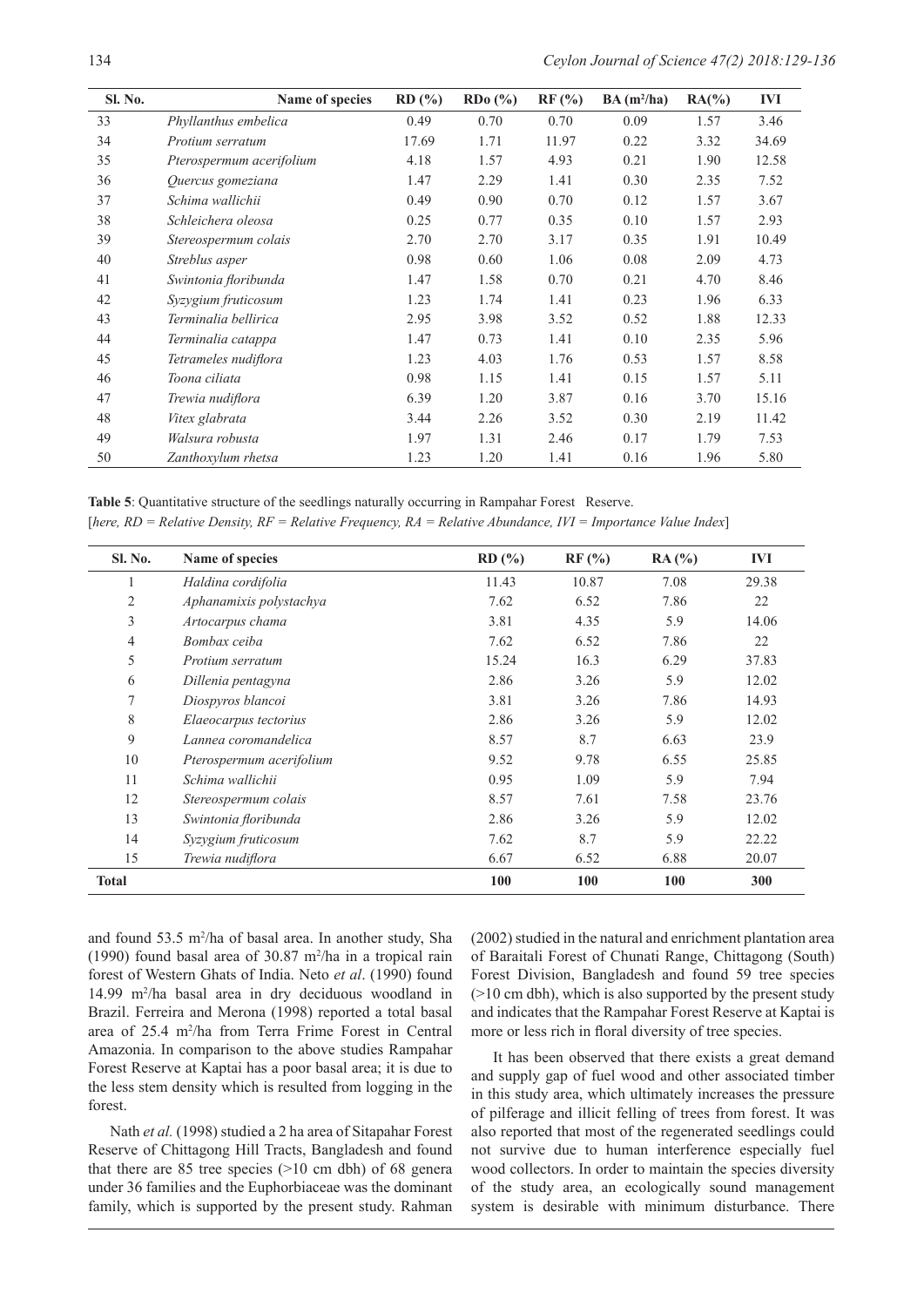is need to have inventory, information system, research and development network and a framework of legal provisions for identification, assessment and monitoring of biodiversity to make this forest functionally viable. At the same time, further investigation is required to increase the understanding and development of appropriate silvicultural practices suite to the wide variety of situations in which the study area is situated.

#### **CONCLUSION**

The present study provides findings of the tree composition and regeneration status of Rampahar Forest Reserve, Rangamati South Forest Division. The forest harbors high biodiversity. However, the natural regeneration process of the forest seems to be poor. Most of the plants were belonged to the "Least Concern" conservation status, *Swintonia floribunda* was reported to be 'Vulnerable' whereas some other species such as *Artocarpus chama, Firmiana colorata, Palaquium polyanthum, Schleichera oleosa* and *Stereospermum colais* were considered as "Not Evaluated" and seem getting rare in the forest.

#### **REFERENCES**

- Ahmed, G.U. and Haque, S.M.S. (1993). Percentage distribution of species and diameter class in natural forest of Bangladesh. *The Chittagong University Studies*. Part II. **17**(1): 109-113.
- Ahmed, Z.U., Begum, Z.N.T., Hassan, M.A., Khondker, M., Kabir, S.M.H., Ahmed, M., Ahmed, A.T.A., Rahman, A.K.T. and Haque, E.U. (2008). *Encyclopedia of Flora and Fauna of Bangladesh*. Vol. **12**. Angiosperms: Monocotyledons (Orchidaceae-Zingiberaceae). Asiatic Society of Bangladesh, Dhaka. 552 pp.
- Chaturvedi, A.N. and Khanna, L.S. (1982). *Forest Mensuration*. International Book Distributors, Dhera Dun, India.
- Chowdhury, J.A. (2006). *Towards Better Forest Management*. Oitijjhya Prokashoni, Dhaka-1100, Bangladesh. 336 pp.
- Dallmeier, F., Kabel M. and Rice, R. (1992). Methods for long- term biodiversity inventory plots in protected tropical forests. In: Dallmeier (Ed), *Long-term monitoring of biological diversity in tropical forest areas methods for establishment and inventory of permanent plots*, MAB digest II, UNESCO, Paris. pp. 11-46.
- Ferreira, L.V. and Merona J.M.R. (1998). Floristic composition and structure of a one-hectare plot in Terra Firme Forest in Central Amazonia. In: F. Dallmeier and J.A. Comiskeyn (Eds), Forest Biodiversity in North, Central and South America and the Caribbean-Research and Monitoring. *Man and Biosphere Series* **21**: 649-662.
- Gareth, W. (1991). *Techniques and field work in ecology*. Collins educational publishers, Hammersmith, London, w 68 JB. 125 pp.
- Haider, M.R., Rahman, M.M., Khair, A. and Islam, S.M.Z. (2013). Composition and diversity of tree species in Moulvibazar natural forests of Sylhet Forest Division, Bangladesh. *Bangladesh Journal of Forest Science*

**32**(2): 49-60.

- Haque, S.M.S. and Alam, M.S. (1988). Some aspects of practicing the clear felling followed by artificial regeneration system in the Cox's Bazar Forest Division. *The Chittagong University Studies.* Part II: **12**(2): 87- 95.
- Heinig, R.L. (1925). *List of plants of Chittagong Collectorate and Hill Tracts*. The Bengal Government Branch Press, Darjeeling. pp. 1-78.
- Hossain, M.A., Hossain, M.K., Salam M.A. and Rahman S. (2013). Composition and Diversity of Tree Species in Dudhpukuria-Dhopachori Wildlife Sanctuary of Chittagong (South) Forest Division, Bangladesh. *Research Journal of Pharmaceutical, Biological and Chemical Science* **4**(2): 1447-1457.
- Hossain, M.K., Hossain M. and Alam, M.K. (1997). Diversity and structural composition of trees in Bamu reserved forest of Cox's Bazar forest division, Bangladesh. *Bangladesh Journal of Forest Science* **26**(1): 31-42.
- Hossain, M. K. and Hossain, M.A. (2014). *Biodiversity of Chunati Wildlife Sanctuary: Flora*. Bangladesh Forest

Department and Arannayk Foundation. 176 pp.

- IUCN (International Union for Conservation of Nature). (1980). *World Conservation Strategy*. Paper by International Union for Conservation of Nature, IUCN. 77 pp.
- Khan, M. and Monirul, H. (2008). Protected Area of Bangladesh a Guide to Wildlife Nishorgo Program, Wildlife Management and Nature Conservation Circle.
- Khan, M.S. and Banu, F. (1969). A taxonomic report on the angiospermic flora of Chittagong Hill Tracts-1 (monocotyledons). *Journal of the Asiatic Society of Pakistan* **14**(2): 219-222.
- Khan, M.S. and Huq, A.M. (2001). The vascular flora of Chunati wildlife sanctuary in south Chittagong. *Bangladesh Journal of Plant Taxonomy* **8**(1): 47-64.
- Khan, M.S., Rahman, M.M., Huq, A.M., Mia, M.M.K. and Hassan, M.A. (1994). Assessment of Biodiversity of Teknaf Game Reserve in Bangladesh focussing on economically and ecologically important plant species. *Bangladesh Journal of Plant Taxonomy* **1**(1): 21-33.
- Misra, R. (1968). Ecology workbook. New Delhi, India: Oxford and IBH Publishing.
- Magurran, A.E. (1988). *Ecological diversity and its measurement*. Princetom University Press, Princeton, New Jersey, Washington D.C. USA. pp. 449-479.
- Moore, P.D. and Chapman S.B. (1986). *Methods in plant ecology*. Blackwell Scientific Publications, Oxford. pp. 285-344.
- Nath, T.K., Hossain, M.K. and Alam M.K. (1998). Diversity and Composition of Trees in Sitapahar Forest Reserve of Chittagong Hill Tracts (South) Forest Division, Bangladesh*. Annals of Forestry* **6**(1): 1-9.
- Nath, T.K., Hossain M.K. and Alam, M.K. (2000). Assessment of tree species diversity of Sitapahar forest reserve, Chittagong Hill Tracts (South) Forest Division, Bangladesh. *Indian Forester* **126**:16-21.
- Neto, G.G., Guarim V.L.M.S. and Prance, G.T. (1990). Structure and floristic composition of the trees of an